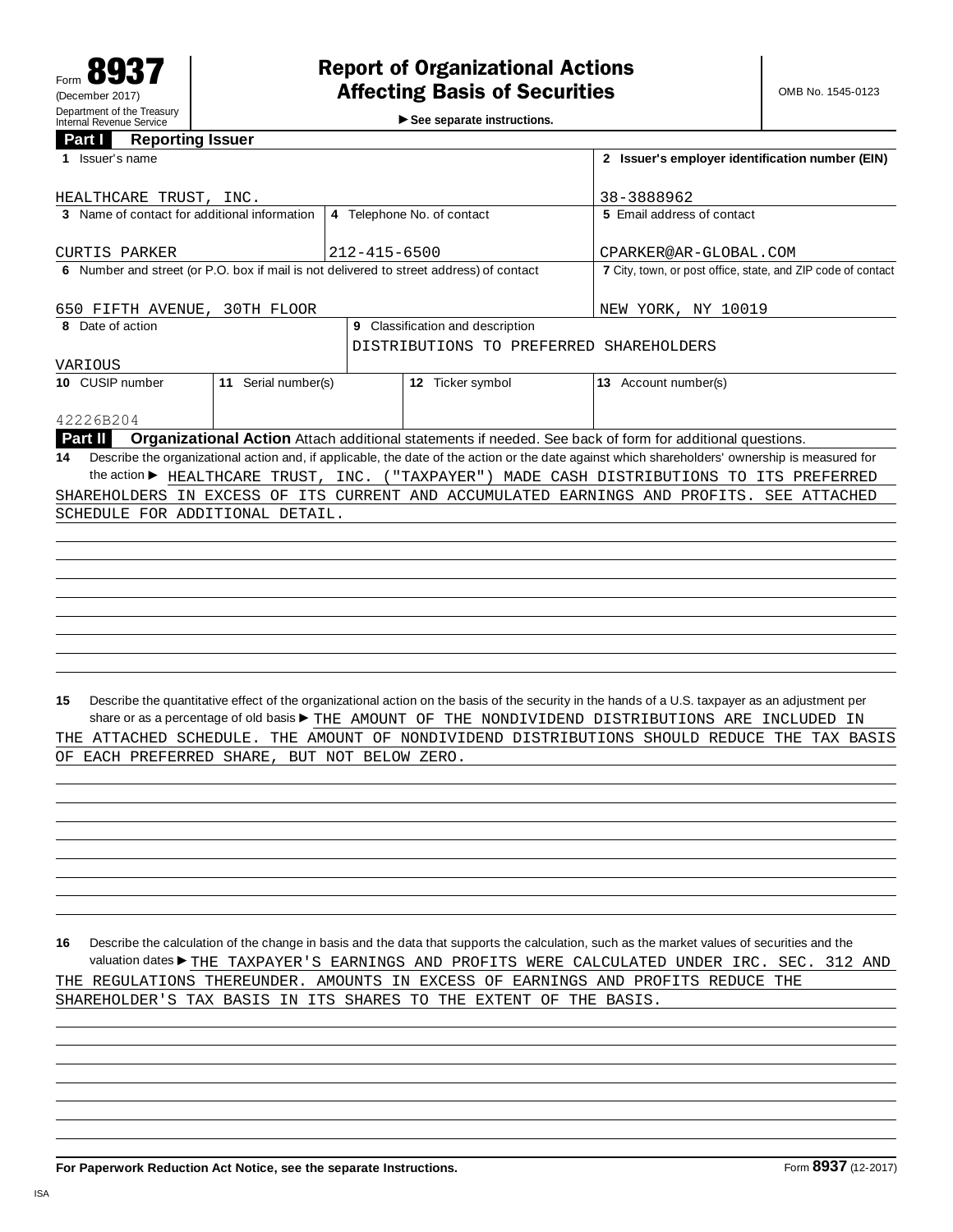| Form 8937 (12-2017) |                                 |                                                                                                                                                                                                                                                                                                                          |                            | Page 2                    |
|---------------------|---------------------------------|--------------------------------------------------------------------------------------------------------------------------------------------------------------------------------------------------------------------------------------------------------------------------------------------------------------------------|----------------------------|---------------------------|
| Part II             |                                 | <b>Organizational Action (continued)</b>                                                                                                                                                                                                                                                                                 |                            |                           |
|                     |                                 |                                                                                                                                                                                                                                                                                                                          |                            |                           |
| 17                  |                                 | List the applicable Internal Revenue Code section(s) and subsection(s) upon which the tax treatment is based ▶<br>IRC SEC. 301(c)(2)                                                                                                                                                                                     |                            |                           |
|                     |                                 |                                                                                                                                                                                                                                                                                                                          |                            |                           |
|                     |                                 |                                                                                                                                                                                                                                                                                                                          |                            |                           |
|                     |                                 |                                                                                                                                                                                                                                                                                                                          |                            |                           |
|                     |                                 |                                                                                                                                                                                                                                                                                                                          |                            |                           |
|                     |                                 |                                                                                                                                                                                                                                                                                                                          |                            |                           |
|                     |                                 |                                                                                                                                                                                                                                                                                                                          |                            |                           |
|                     |                                 |                                                                                                                                                                                                                                                                                                                          |                            |                           |
|                     |                                 |                                                                                                                                                                                                                                                                                                                          |                            |                           |
|                     |                                 |                                                                                                                                                                                                                                                                                                                          |                            |                           |
|                     |                                 |                                                                                                                                                                                                                                                                                                                          |                            |                           |
|                     |                                 |                                                                                                                                                                                                                                                                                                                          |                            |                           |
|                     |                                 |                                                                                                                                                                                                                                                                                                                          |                            |                           |
|                     |                                 | Can any resulting loss be recognized? ▶ NO                                                                                                                                                                                                                                                                               |                            |                           |
| 18                  |                                 |                                                                                                                                                                                                                                                                                                                          |                            |                           |
|                     |                                 |                                                                                                                                                                                                                                                                                                                          |                            |                           |
|                     |                                 |                                                                                                                                                                                                                                                                                                                          |                            |                           |
|                     |                                 |                                                                                                                                                                                                                                                                                                                          |                            |                           |
|                     |                                 |                                                                                                                                                                                                                                                                                                                          |                            |                           |
|                     |                                 |                                                                                                                                                                                                                                                                                                                          |                            |                           |
|                     |                                 |                                                                                                                                                                                                                                                                                                                          |                            |                           |
|                     |                                 |                                                                                                                                                                                                                                                                                                                          |                            |                           |
|                     |                                 |                                                                                                                                                                                                                                                                                                                          |                            |                           |
|                     |                                 |                                                                                                                                                                                                                                                                                                                          |                            |                           |
|                     |                                 |                                                                                                                                                                                                                                                                                                                          |                            |                           |
|                     |                                 |                                                                                                                                                                                                                                                                                                                          |                            |                           |
|                     |                                 |                                                                                                                                                                                                                                                                                                                          |                            |                           |
|                     |                                 |                                                                                                                                                                                                                                                                                                                          |                            |                           |
| 19                  |                                 | Provide any other information necessary to implement the adjustment, such as the reportable tax year ><br>THE REPORTABLE TAX YEAR IS 2021.                                                                                                                                                                               |                            |                           |
|                     |                                 |                                                                                                                                                                                                                                                                                                                          |                            |                           |
|                     |                                 |                                                                                                                                                                                                                                                                                                                          |                            |                           |
|                     |                                 |                                                                                                                                                                                                                                                                                                                          |                            |                           |
|                     |                                 |                                                                                                                                                                                                                                                                                                                          |                            |                           |
|                     |                                 |                                                                                                                                                                                                                                                                                                                          |                            |                           |
|                     |                                 |                                                                                                                                                                                                                                                                                                                          |                            |                           |
|                     |                                 |                                                                                                                                                                                                                                                                                                                          |                            |                           |
|                     |                                 |                                                                                                                                                                                                                                                                                                                          |                            |                           |
|                     |                                 |                                                                                                                                                                                                                                                                                                                          |                            |                           |
|                     |                                 |                                                                                                                                                                                                                                                                                                                          |                            |                           |
|                     |                                 |                                                                                                                                                                                                                                                                                                                          |                            |                           |
|                     |                                 |                                                                                                                                                                                                                                                                                                                          |                            |                           |
|                     |                                 | Under penalties of perjury, I declare that I have examined this return, including accompanying schedules and statements, and to the best of my knowledge and<br>belief, it is true, correct, and complete. Declaration of preparer (other than officer) is based on all information of which preparer has any knowledge. |                            |                           |
|                     |                                 |                                                                                                                                                                                                                                                                                                                          |                            |                           |
| Sign<br>Here        |                                 |                                                                                                                                                                                                                                                                                                                          |                            | 02/07/2022                |
|                     | Signature $\blacktriangleright$ |                                                                                                                                                                                                                                                                                                                          | Date $\blacktriangleright$ |                           |
|                     |                                 | Print your name ▶ SCOTT LAPPETITO                                                                                                                                                                                                                                                                                        | Title▶ CFO                 |                           |
|                     |                                 | Preparer's signature<br>Print/Type preparer's name                                                                                                                                                                                                                                                                       | Date                       | PTIN<br>if<br>Check       |
| Paid<br>Preparer    |                                 | CARLA SOUSA                                                                                                                                                                                                                                                                                                              | 02/07/2022                 | self-employed   P01776638 |
| <b>Use Only</b>     |                                 | DELOITTE TAX LLP<br>Firm's name                                                                                                                                                                                                                                                                                          |                            | Firm's EIN ▶ 86-1065772   |
|                     |                                 | Firm's address ▶ 191 PEACHTREE STREET NE, STE 2000, ATLANTA, GA 3030 Phone no.404-202-1500                                                                                                                                                                                                                               |                            |                           |

Send Form 8937 (including accompanying statements) to: Department of the Treasury, Internal Revenue Service, Ogden, UT 84201-0054